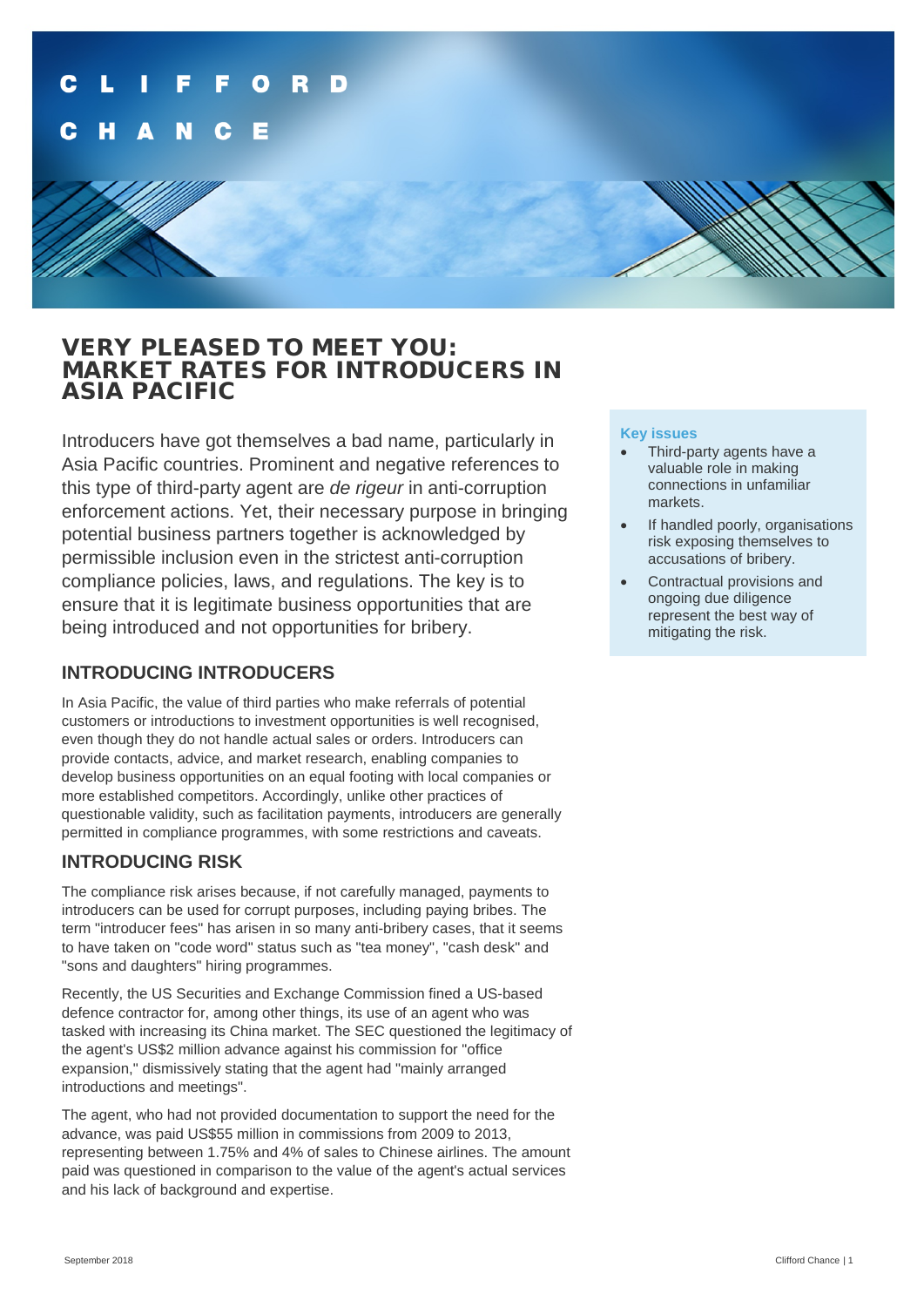### O D F

### C H A N C E

Similarly, in Australia, continuing payments to a customer's fleet manager by a vehicle leasing company were labelled "introducer fees" in court documents following his arrest. In Singapore, a director of a waterproofing company was sentenced to 30 months' imprisonment for giving corrupt payments to managing agents, contractors and property agents under the guise of referral fees, commissions, or tokens of appreciation. In the UK, insurance broking firms have been fined for failings in their anti-bribery and corruption procedures relating to their use of overseas introducers; charging one firm even where no actual suspicious payments were found.

### **INTRODUCING GUIDANCE**

While failing to accurately record the provision and receipt of introducer fees and hiring introducers who lack relevant professional qualifications are often cited in these cases, harsh references are also made to the amount of fee or commission paid. Yet, there are no specific laws or practical guidelines offered that set out a permissible commission range or methodology.

Chinese authorities have struck down as commercial bribery commissions paid to introducers amounting to between 9% to 16% of the value of introduced transactions, where false accounting was used and the introducers did not have relevant professional qualifications. UK regulators, on the other hand, did not view introducer commissions that amounted to almost 57% of the revenue they generated as excessive, instead focusing on the lack of controls and risk management related to those payments.

Rather than a recommended range, companies are told to consider the reasonableness of the amount in the wider context of (i) the value of the overall introduced transaction, (ii) the percentage taken up by the commission, (iii) whether the amount of the commission is consistent with market practice, and (iv) whether it is proportionate to the services rendered by the introducer/intermediary. The oft-repeated formula - 5% for the first million and decreasing in percentage points per million to 1% for all amounts over US\$4 million - is not applicable to all types of contracts or in all countries.

### **INTRODUCING AGREEMENTS**

Aside from undertaking robust due diligence of the introducer at the onset (and on an ongoing basis), to confirm the introducer's qualifications and to identify any connections to the potential customer, contractual provisions are the best way to mitigate the risk posed by introducers. A written agreement should clearly include the introducer's qualifications and scope of the service, including the nature of the work or transaction contemplated; the type, profile and number of clients/customers/opportunities expected; the methods to be used; and the duration of the service.

The contract should include the calculation methodology (fixed fee upon successful closing, percentage of the value of a contract or continuing payments over the life of the contract based on on-going payments), along with reimbursement for legitimate and documented expenses.

It is critical to include anti-bribery and corruption provisions so that the introducer is clearly aware that they are covered by the company's anti-bribery and corruption policies and that no portion of the fees or commissions may be used for bribes to obtain business advantages on behalf of the company.

Despite the opprobrium heaped on introducers who "step over the line," those who can make introductions legitimately can provide welcome and permissible support in unfamiliar markets.